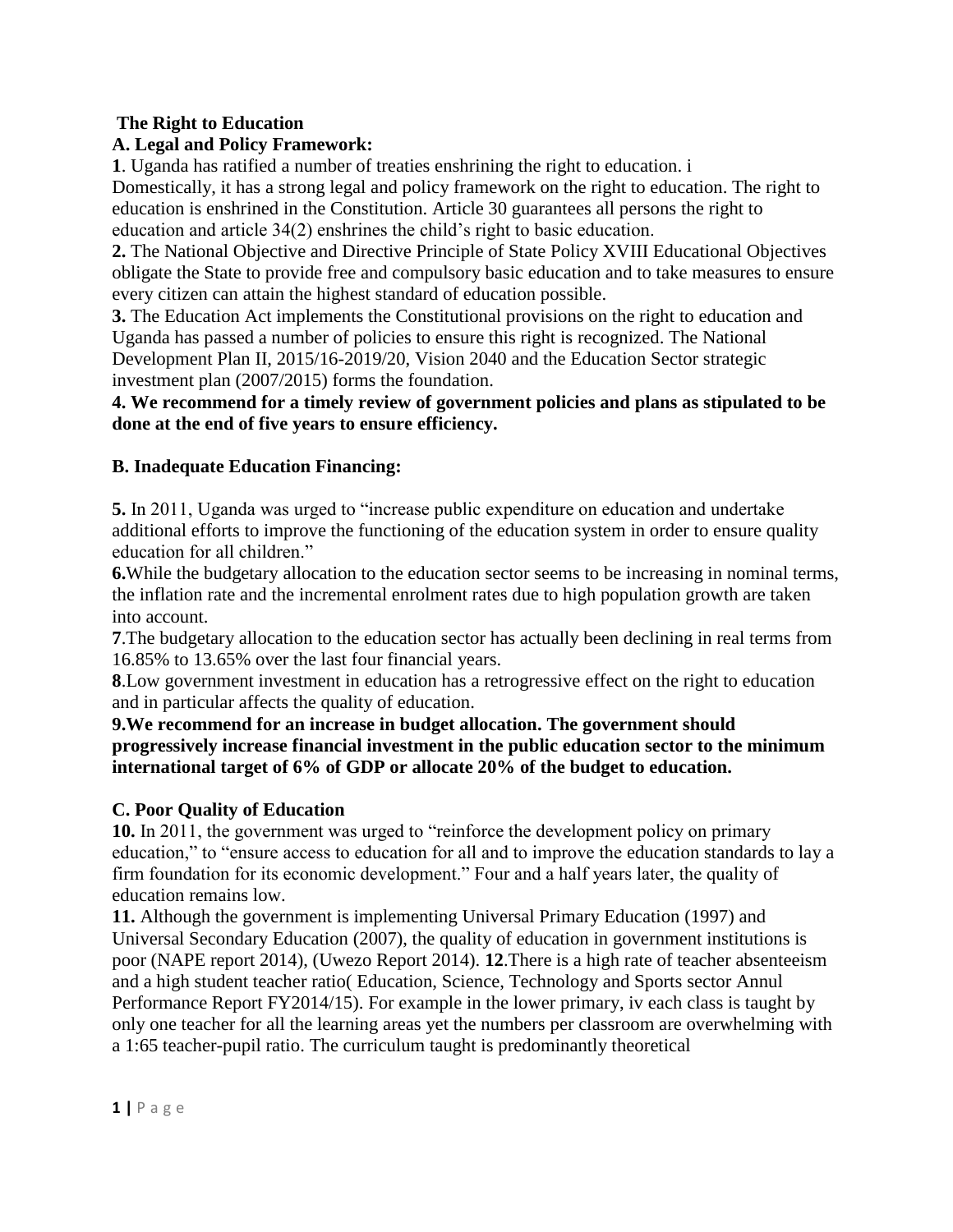**13.**Learning assessment done by Twaweza Uwezo report 2014 reveal that few students have mastered basic literacy skills. For instance, in Primary 3 only one out of ten students have Primary 2 level literacy and numeracy skills and by the time they reach Primary 7, two out of ten children have not mastered basic skills, this brings about regional disparities in the quality of education. **14**.Children in Central and Western regions of Uganda consistently outperform children in Eastern and Northern regions. If Uganda is to achieve sustainable development through Education, it needs to take measures to ensure the quality of the education system. **15. We recommend for a review of UPE guidelines, policy on automatic promotion and instituting a reward mechanism for the best performers and a punitive measure for those found culpable**. **Government should design and implement a plan of action for improving the quality of public education in Uganda including reassessing learning outcomes.**

#### **D. The Role of Private Actors**

**16**. Amidst declining state investment in public education and inadequacies in the public education system, the number of private actors providing education has increased. According to a survey conducted by Initiative for Social and Economic Rights (ISER) in August 2014 on privatization in education in Uganda, every parent whose children attended private primary schools indicated that they were forced to resort to that option due to the various inadequacies in the public education system or because of the absence of a public school in their area.

**17**.As a result, private education is no longer merely a choice but is sometimes the only option. **18**.Most parents cannot afford private schools.

**19**.While there has been a growth in low fee private schools, the Initiative for Social Economic Rights has found out that even these schools charge fees including school development fees, scholastic material, school uniforms and examination fees that place them out of reach for students from poor families. Rather than complement state funded education systems, expanding privatisation of education, as it increasingly becomes the only viable alternative **(for quality basic education),** may increase school dropout rates because of the high costs of tuition and other fees.

**20.**Unmonitored and unregulated expansion of private sector provision of education hinders the realization of the right to education in Uganda and disproportionately affects the availability and accessibility of education for children from poor families.

**21.**While international human rights law recognises the freedom to establish private educational institutions and the Uganda constituion1995 in the National Objectives and Directives Principles of State Policy XVIII (iii), these institutions are not meant to supplant the state's obligation to provide the right to education but rather to complement.

**22.** Moreover, the State has an obligation to regulate private providers, monitor and evaluate their compliance with educational outcomes, ensure they meet the minimum education standards set by the State and enforce compliance where necessary to ensure they do not violate the rights of the child as stipulated in the BRMS (Basic Requirements and Minimum Standards guidelines).

**23. Recommendation: Government should take all necessary measures to regulate private Educational institutions in the sector by monitoring their compliance with education standards and reviewing and amending if necessary any laws and policies governing private education providers.**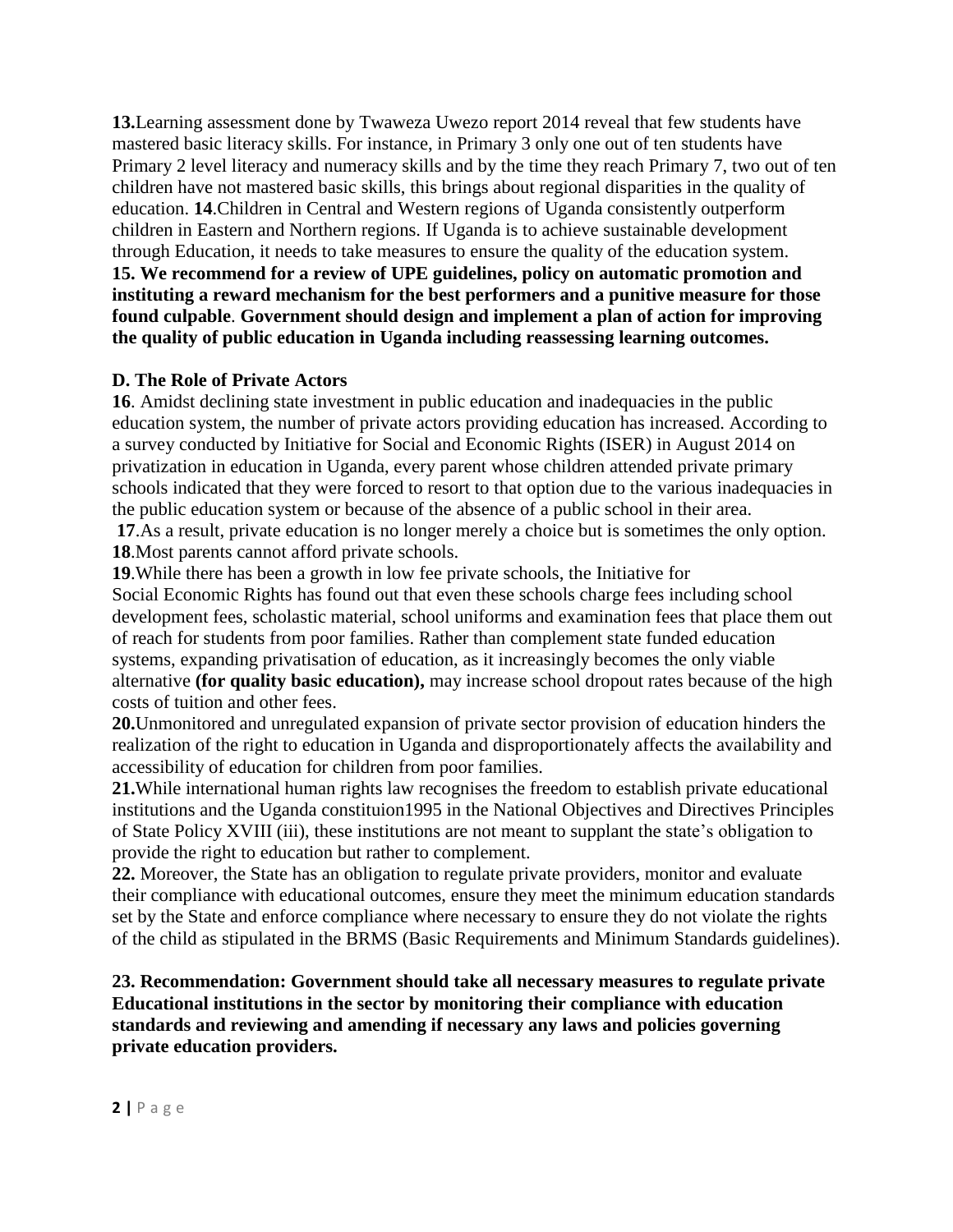## **Reference:**

i Article 26 of the Universal Declaration of Human Rights; article 5 of the UNESCO Convention against Discrimination in Education; articles 13 &14 of the International Covenant on Economic, Social and Cultural Rights (ICESCR); articles 28 & 29 of the Convention on the Rights of the Child (CRC); article 10 of the Convention on the Elimination of All forms of Discrimination against Women; article 17 of the African Charter on Human and Peoples' Rights; article 11 of the African Charter on the Rights and Welfare of the Child.

ii The National Objective and Directive Principle of State Policy XVIII Educational Objectives provides that: "(i) the State shall promote free and compulsory basic education; (ii) the State shall take appropriate measures to afford every citizen equal opportunity to attain the highest educational standard possible; (iii) individuals, religious bodies and other nongovernmental organisations shall be free to found and operate educational institutions if they comply with the general educational policy of the country and maintain national standards."

iii It was 16.85% in fiscal year 2010/11, 15% in 2011/12, 14.61% in 2012/13 and 13.65% in 2013/14. iv Primary one to primary three.

v. Initiative for Social, Economic Rights & The Global Initiative for Economic, Social and Cultural Rights, *Privatisation, Discrimination and the Right to Education in Uganda* http://www.iseruganda.org/images/downloads/privatisation\_discrimination\_and\_right\_to\_educati on.pdf

vi Respondents were selected by random sampling at churches or mosques and schools, as well as the researchers' neighborhoods and comprised of parents with children in both low-fee and middle-class private schools in central Uganda. 76 out of the 100 respondents had children in private schools.

vii See article 11 (4) of the African Charter on the Rights and Welfare of the Child (ACRWC), and article 13 (3) of the International Covenant on Economic, Social and Cultural Rights (ICESCR).

viii *See, e.g.,* Article 13 of the International Covenant on Economic Social and Cultural Rights; *see also* article 29 of the International Covenant on the Rights of the Child which emphasises that private educational institutions should be allowed, but these institutions must be:

*"subject always to the observance of the principle set forth in paragraph 1 of the present article [on the aim of education] and to the requirements that the education given in such institutions shall conform to such minimum standards as may be laid down by the State".*

**24.** A modified model that entails both formative and summative assessment would reflect that learning is a journey and also that results closet to the end when well designed reveal an accurate final achievement.

**25. Formative assessment – and Continuous assessment for learning** should be used at the beginning of learning and during the process of learning to inform the teacher of the learner's understanding.

**26. We recommend for a balanced and relevant assessment that clearly stipulates allocative percentages in terms of diagnostic, formative, summative, and continuous assessment of learners at all levels.**